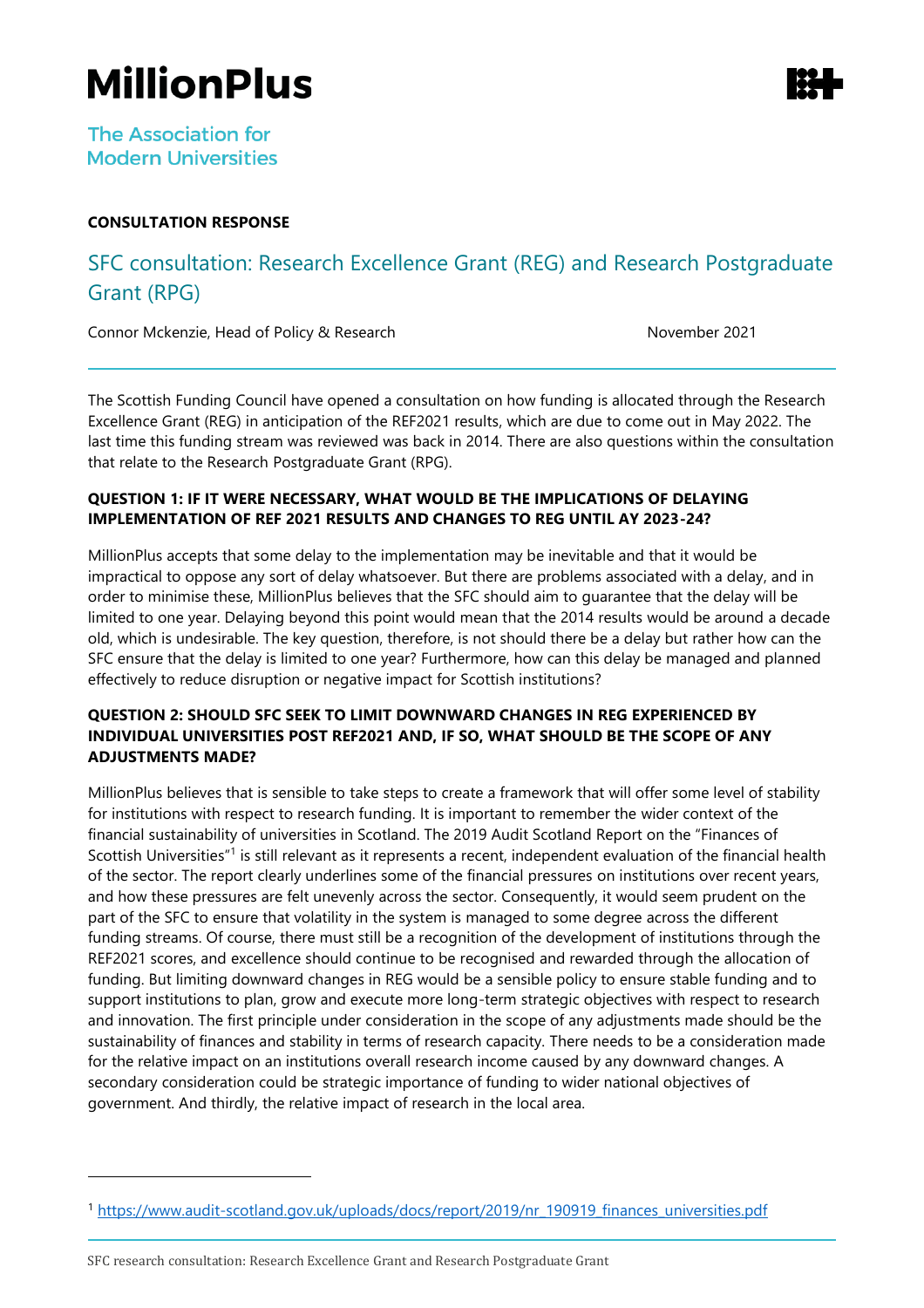## **QUESTION 3: YOU ARE INVITED TO COMMENT IN YOUR ANSWERS THROUGHOUT THE DOCUMENT ON OPPORTUNITIES FOR AND BARRIERS TO ADVANCING EQUALITY AND ACHIEVING INCLUSION. OVERARCHING COMMENTS RELATED TO THE AIMS OF THE PUBLIC SECTOR DUTY IN THE CONTEXT OF THIS REVIEW SHOULD BE MADE HERE.**

It is important to put this question into the wider context of equality and inclusion in Scottish higher education. Modern universities in Scotland make a remarkable contribution to access and participation to university as well as advancing equality in all aspects of university life. In Scottish higher education, 56% of students from disadvantaged backgrounds and 66% of mature students study at modern universities. Modern universities represent one third of institutions, which underlines the disproportionate impact they make in relation to the statistics offered above. To understand equality and inclusion in higher education in Scotland it is also important to consider place. The geographical reach of modern universities in Scotland cannot be understated. This overlaps with the socioeconomic dimension of equality and inclusion, because many of the areas or localities of modern universities would not otherwise be served by higher education and represent some of the more peripheral and deprived communities in Scotland.

Social and geographic also inequalities exist in the research world. There is a broad correlation between the more affluent and productive geographic parts the Scottish economy and research funding, as well as a broad correlation between the class or socioeconomic status and participation in research. Research funding is generally blind to economic geography, and it would be good if there was some awareness built into the process with respect to the social and economic inequalities that exist across Scotland and how the distribution of research funding relates to this. This is not to suggest that excellence shouldn't be the primary determinant of REG, but there might be a little bit more awareness of the relative impact of research in different areas, and perhaps most importantly how this actually relates/affects local communities. MillionPlus believes that the consideration of impact has been an important addition to the research agenda, and although not perfect, it at least opens up a window to seeing the other side of research and its relationships to space and the local economy. Thinking about who research serves, and who benefits from research is key to advancing equality and spreading opportunity.

Modern universities undertake high quality research in areas of Scotland where often there would otherwise be little or no research base. There is a strong argument to be made that all universities, even those heavily focused on teaching, should have some level of research at their institution, so it can inform teaching and expose students to a learning environment that has research activity embedded into the wider structures of the institution. It follows then that funding needs to support this, so that an appropriate level of research can be maintained at universities. This will help to boost access and diversity in postgraduate research, and by extension, the research community. The presence of some level of research within the institutions that do the heavy lifting on access and participation at undergraduate level will serve to prevent research being siloed across different groups of students.

One barrier to a diverse pipeline of students entering postgraduate research is that they are made to feel that research is not "for them" by nature of the institution they attend at undergraduate level. There is also a strategic imperative to ensure that research and development funding is spread across the country to support local economic development in the areas that have traditionally been underserved or "hard to reach". Research with impact can increase productivity and thereby increase prosperity in local communities. For obvious reasons with respect to equality and inclusion, it would not be wise to limit these benefits to areas that surround the most research-intensive institutions. In short research can play a role in local economic development and placemaking across Scotland. In order to support equality and inclusion, therefore, research funding needs to be utilised, so it can be invested broadly across institutions.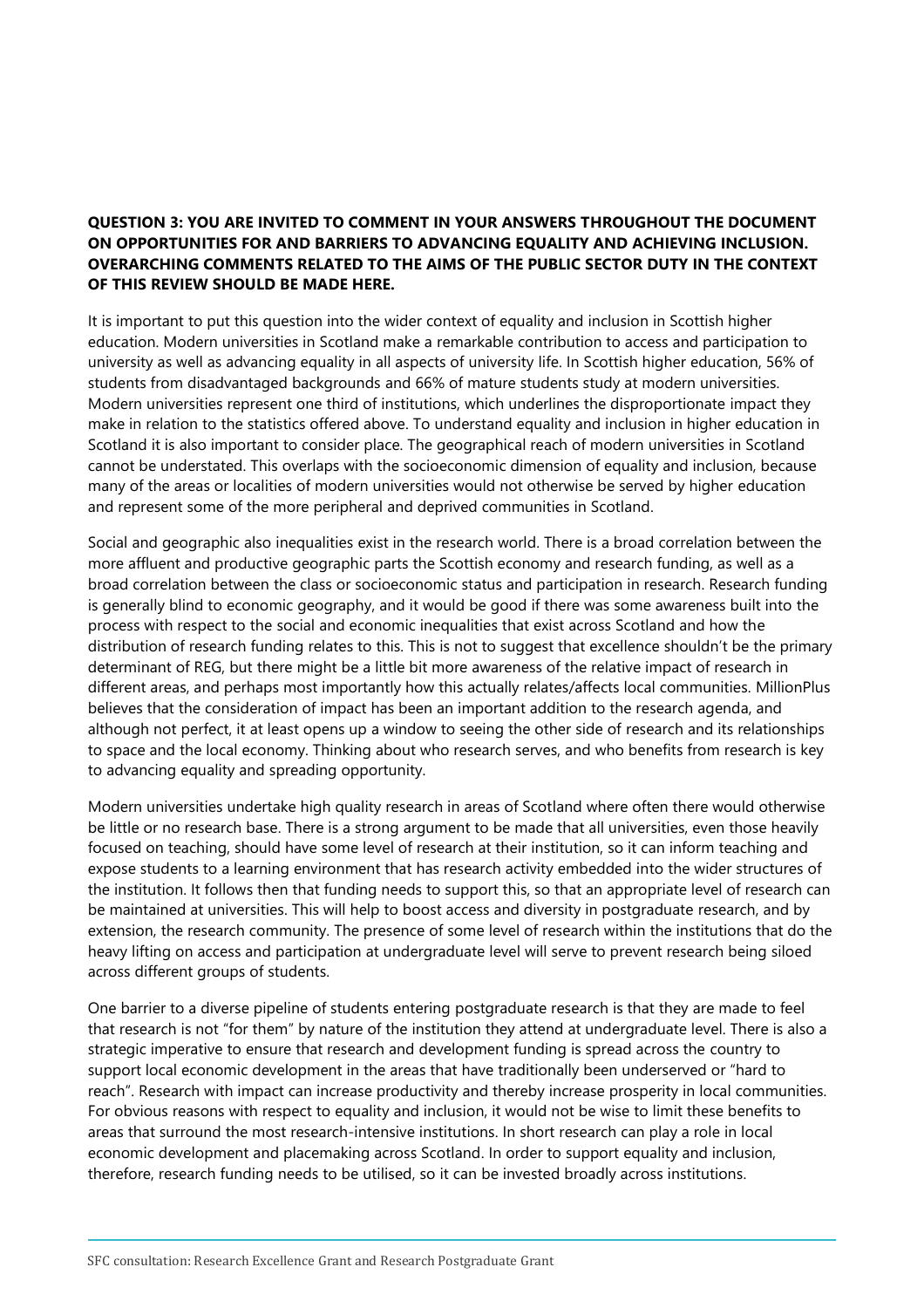## **QUESTION 4: HOW IMPORTANT (OR OTHERWISE) IS IT THAT THE SCOTTISH APPROACH TO UNDERPINNING RESEARCH FUNDING IS IN STEP WITH THE REST OF THE UK? WHAT ELEMENTS OF CONSISTENCY (OR DISTINCTIVENESS) IN SFC'S APPROACH INFLUENCE SCOTTISH HEIS' RESEARCH COMPETITIVENESS?**

MillionPlus members are strongly committed to the idea of UK system of higher education, and its Scottish members are proud to be associated with the wider family of UK institutions. Members are concerned that as policy develops and the higher education systems in the four nations diverge from each other, the integrity of the UK system will be undermined. Modern universities see the UK system as part of their identify as institutions and a key way in which they can enhance their own brand and standing in a competitive global market of higher education, be that a competitive environment of student recruitment, business collaboration or research. Research is one policy area where there is still a recognisable UK approach to some degree and MillionPlus would like to see this maintained where possible. In this regard, it is important that the allocation of recurrent funding is informed by the REF and that some of the fundamentals of how excellence is recognised are maintained across the whole of the UK with respect to recurrent funding. Divergence of quality marks or the "currency" of research could be problematic. Nevertheless, education is devolved and the Scottish government and the SFC are obviously tasked with helping to develop a research system through an approach that is specific to Scotland. There evidently needs to be some flexibility in the SFC approach so that it can understand the context of Scottish higher education and the nuances of the Scottish research landscape. This is where there is room to develop policy that is more in tune to place and the relative impact of research on a more localised level. A more devolved or place-sensitive framework for research does not necessarily mean divergence from Westminster, as the UK government will be seeking to focus more on place through its "levelling-up" agenda over the next couple of years, which is also likely to bleed into the work of UKRI.

#### **QUESTION 5: IN THE CHANGING RESEARCH LANDSCAPE, IS THE BALANCE OF FUNDING BETWEEN SFC'S UNDERPINNING SUPPORT FOR RESEARCH AND UNDERPINNING SUPPORT FOR PGR TRAINING & ENVIRONMENT OPTIMAL?**

MillionPlus members have remarked that funding allocated for environment is currently at a minimum of what is really needed to invest building a thriving research environment. The sufficient level of funding that is needed in each research institution is also relative to existing capacity. More money is required for those who a starting with smaller research infrastructure. There are no easy answers to this problem. This is demonstrated by the fact that the research environment is arguably the most complex part of the REF.

# **QUESTION 6: VIEWS ARE SOUGHT ON THE PRINCIPLES PROPOSED FOR REG AND ON WHETHER THE PROPOSALS WITHIN THIS PAPER ARE CONSISTENT WITH THE PRINCIPLES.**

MillionPlus is content with the principles as outlined on page 10 of the consultation document. They are understandably quite general so as to encompass the overall approach. The detail that follows appears to adhere to these principles through the following principles:

- To support excellent research "wherever it is found"
- To use REF2021 to shape allocations
- And to "… not concentrate funding further"

MillionPlus believes that, taken together, these proposals can create a framework that is consistent with the aforementioned principles. There is of course a need to strike the right balance between these proposals as they will pull in different directions in some ways. But ultimately, MillionPlus does not believe that these proposals are mutually exclusive, and all can be satisfied to some extent. The end goal here, as outlined by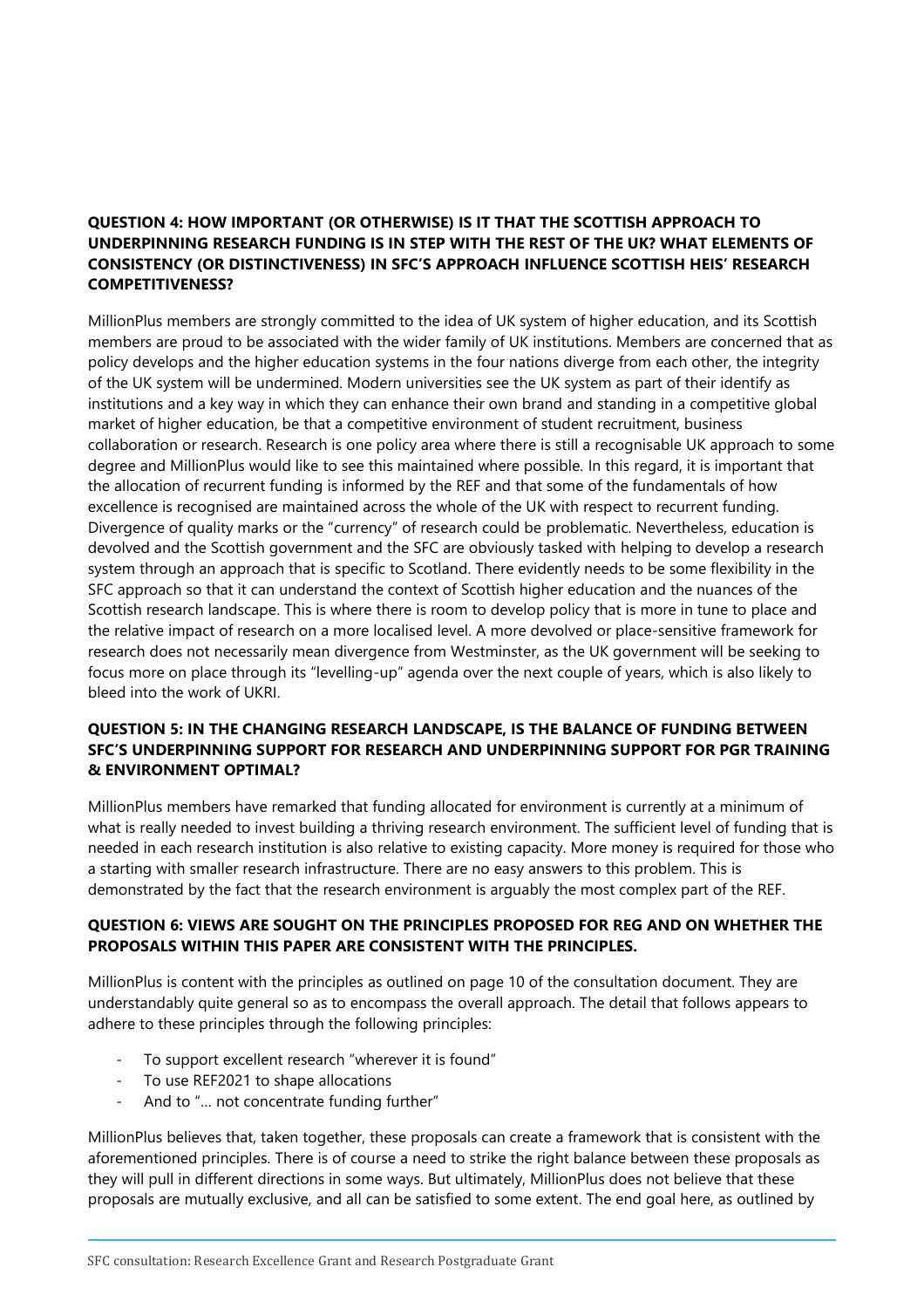the principles is to create a system of funding that provides a sustainable funding for the Scottish research community, recognizes high quality research, and supports growth and innovation in the full spectrum of higher education institutions

#### **QUESTION 7: WHAT ARE YOUR VIEWS ON WHETHER THE CURRENT QUALITY WEIGHTINGS FOR 3\* AND 4\* REF SCORES ARE FIT FOR PURPOSE?**

MillionPlus has for some years had reservations in relation the level of weighting that is afforded to  $3*$  and  $4*$ research, not only in Scotland but across the UK. Research that is given this quality mark should of course be recognised and celebrated, but the risk is that the level of weighting attributed perpetuates the distribution of funding that has always existed, which ends up contributing to the concentration of funding seen in our system and inhibiting growth and innovation in smaller or less research-intensive institutions. It is notable that in the case of one of our members, the University of Highlands & Islands (UHI), it was largely European Funds that supported the path towards university title for this institution and the quite rapid expansion of research capacity that followed. In other words, it was primarily European funds that enabled this institution to plan strategically and develop a vision for the institution, of which research output and standing was a key part. It is worth pausing and reflecting on this quite remarkable trajectory for one moment as it links directly to the question in hand. In the 1990s, if you had said that there would be a university that operates across the highlands and islands of Scotland that would generate 69% of its output at  $3*$  or  $4*$ , few would have believed you in the sector.

Surely, funding should be structured in such a way that at least creates some space for all institutions to attempt such a transition. The more weight that is placed on 3\* and 4\* research in the allocation method, the harder this is to achieve. The timing of this is also crucial, as the UK is about to lose access to European funding streams and the future of the UK Shared Prosperity Fund, the successor to these funds is so uncertain. It may be beyond the control of the Scottish Government, or the Scottish Funding Council, as to whether this replacement framework can support strategic development of institutions as happened in the case of UHI, and ultimately support increased research capacity. That leaves the REG as possibly the one major funding leaver available for institutions in Scotland to create that space and transform themselves, by planning more long-term vision with respect to research.

MillionPlus is not arguing here that weighting on 3\* or 4\* research should be abandoned. But there is a real opportunity here to expand funding to support the developmental nature of research and growth of research capacity and excellence in Scottish institutions. One way to go about this would be to recognize research at  $2^*$  as a means of supporting development. This would not negate the distinction of  $3^*$  and  $4^*$ , but could serve as an additional way of recognizing quality and capacity. Some in the research community have remarked on how the REF offers us a distinction between 1\* and 2\* research, but this is barely ever utilised in policy development or resource allocation. Indeed, many who are well acquainted with the world of research and research funding would argue that differentiation between 1<sup>\*</sup> and 2<sup>\*</sup> research is often a lot more informative than that between 3\* and 4\* research.

MillionPlus would encourage it to take this opportunity to look at how funding can support developmental investment in research. Much of the narrative on nurturing academic talent would chime well with a policy that focuses on the more development. While recognition of  $3* 84*$  research should be maintained, additional levers could be introduced to create more space for innovation in the system that would serve to act against a hyper concentration of reach funding and increase its "reach", both in terms of geography and social impact. Notwithstanding our response to question 5, we believe that this could be an area where Scotland leads and others follow.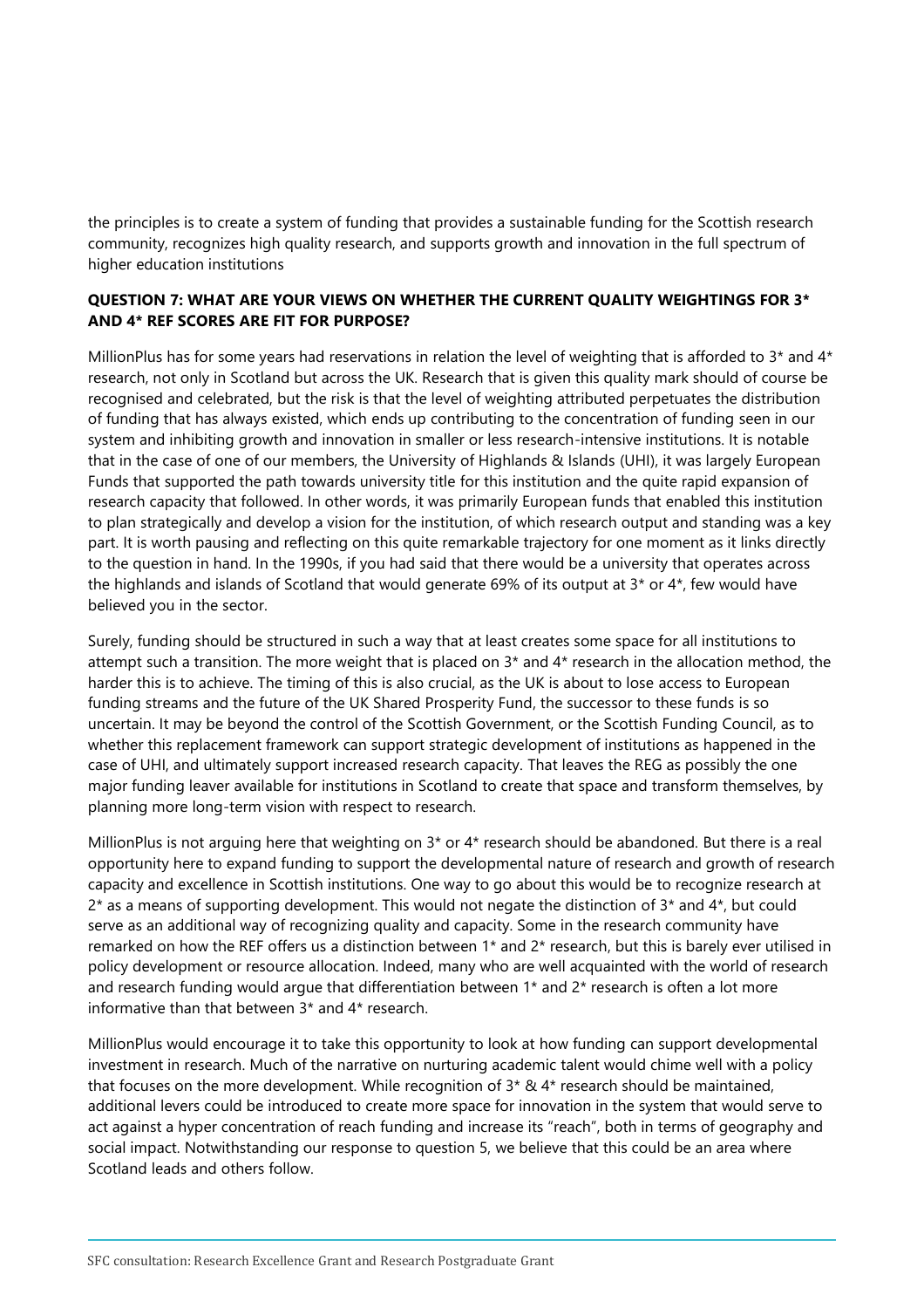# **QUESTION 8: WHAT ARE YOUR VIEWS ON ALIGNING THE PROPORTIONS OF REGA ALLOCATED AND THE PROPORTIONS OF REF SCORE ELEMENTS?**

MillionPlus is generally content with the balance of the different elements that make up REG as outlined in the document.

#### **QUESTION 9: WE WOULD WELCOME YOUR VIEWS ON THE BALANCE BETWEEN THE ELEMENTS OF THE REG FORMULA. WITHIN THE INCOME-DRIVEN ELEMENTS, WE WELCOME YOUR VIEWS ON WHETHER WE HAVE INCLUDED THE CORRECT INCOME SOURCES.**

n/a

# **QUESTION 10: ARE THE PROPOSED PRINCIPLES FOR RPG APPROPRIATE AND CONSISTENT WITH THE PURPOSE OF THE GRANT AND THE CHANGING PGR LANDSCAPE?**

n/a

#### **QUESTION 11: WE ARE SEEKING VIEWS ON:**

# **THE PURPOSE OF RPG AND ITS FUTURE ROLE IN SUPPORTING SCOTTISH INSTITUTIONS TO RESPOND INDIVIDUALLY AND COLLABORATIVELY – TO THE CHANGING LANDSCAPE.**

#### **TAKING FORWARD INCREASED ACCOUNTABILITY FOR RPG, FOR EXAMPLE BY LINKING TO SHARED OBJECTIVES OR OUTCOMES, AND HOW SFC AND THE SECTOR COULD WORK IN PARTNERSHIP TO ACHIEVE THIS.**

MillionPlus has some reservations about the proposal to introduce increased accountability and the potential extra administrative burden that this might bring for institutions. This is not to downplay the importance of accountability in the process. But there is already a considerable amount of administrative burden for institutions to comply to in relation to research. Where possible, this consultation should be an exercise in trying to simplify the system.

#### **QUESTION 12: WE ARE SEEKING VIEWS ON:**

# **HOW THE RPG COULD PLAY AN INCREASED ROLE IN IMPROVING PARTICIPATION OF UNDERREPRESENTED GROUPS WITHIN SCOTLAND'S PGR COMMUNITY, PARTICULARLY WITHIN SPECIFIC RESEARCH AREAS WHERE UNDER-REPRESENTATION IS MOST EXTREME.**

# **HOW SFC'S FOCUS ON WIDENING ACCESS AND PARTICIPATION COULD BE SUPPORTED BY RPG IN THE POSTGRADUATE RESEARCH STUDENT CONTEXT.**

There is a general point to be made here that, based on the track record of modern universities in contributing to this agenda, a surefire way to increase PGR diversity would be to utilise the expertise and reach of modern universities. Equality and inclusion are in the DNA of modern universities and increasing the number of postgrads at these institutions will spread opportunity and increase diversity by nature of the communities that modern universities are tied to. This is not to say that places or funding should be based on this criteria. But it might require some more direct action to incorporate a greater appreciation of diversity and inclusion into the RPG in order to enact change. Based on the historic record of the sector, the status quo does not seem capable of "improving participation of underrepresented groups within Scotland's PGR community" to the level desired by the SFC or the Scottish government, if the existing models are simply reproduced. This links to the response given to question 3, where it is pointed out that a broad investment in research activity by institutional type/location is likely to support a more diverse pipeline of students into